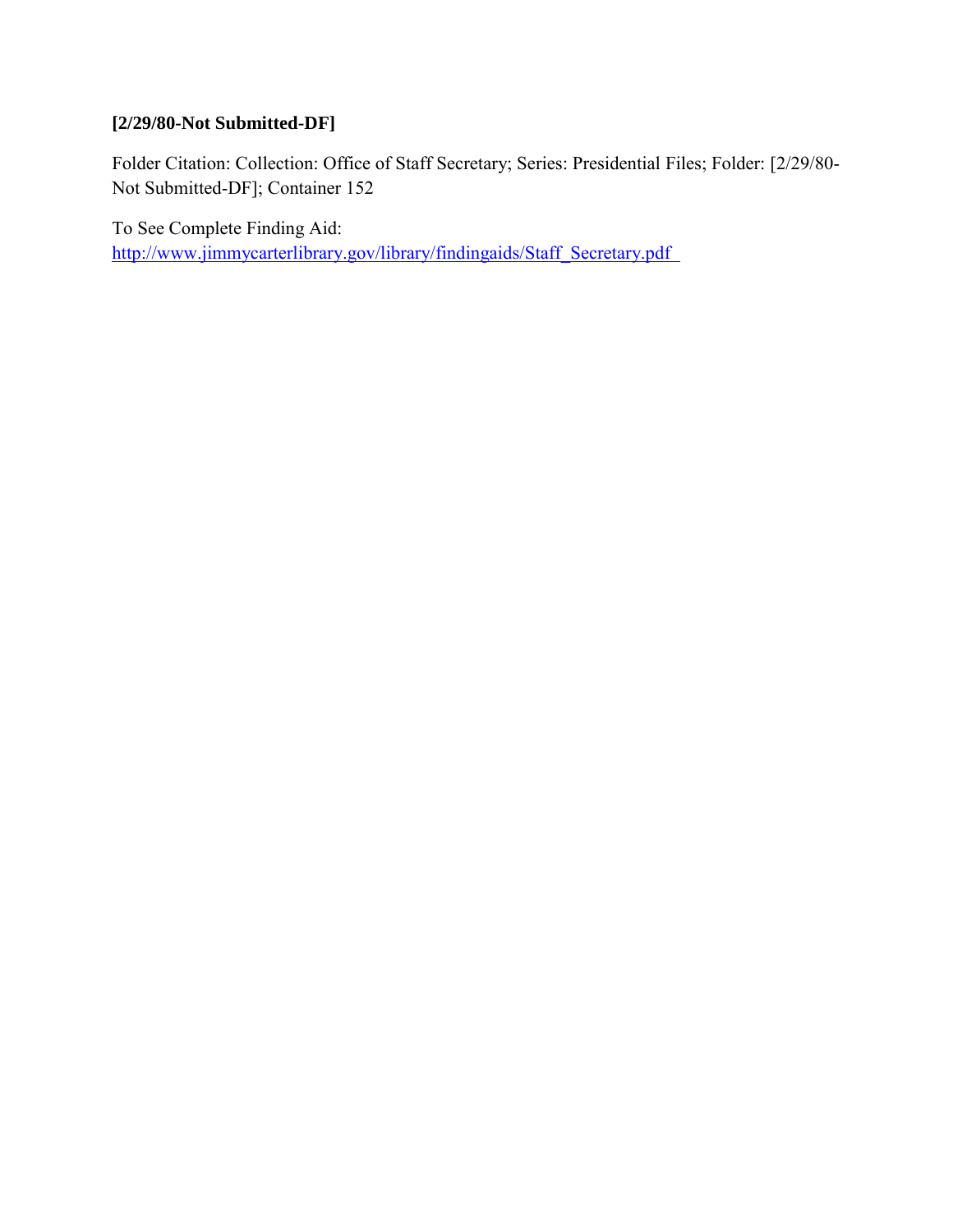| ID 801259 |  |
|-----------|--|
|           |  |

 $\bigodot^{\mathbb{P}}_{\mathbb{F}_p}$ 

 $\circ$   $\vdash$ 

 $\cup$   $\mid$ 

 $\mathcal{L}^{\prime}$ 

 $_\odot$   $\,\mid$  $\vert \vert \vert \vert \vert$  if if

 $\mathbb{C}$ 

'·---

Q.

 $\setminus$   $\overline{\phantom{a}}$ 

: ]

1

 $\mathsf{I}$ 

 $\mathsf{I}$ 

I

 $\mathsf{I}$  $\lvert \cdot \rvert$ I

> $\overline{\phantom{0}}$  $\overline{\phantom{0}}$  $\mathsf I$

> > $\overline{\phantom{0}}$  $\mathsf I$

> > > $\mathsf I$

 $\vert$ 

 $\mathbf{r}$ 

I

 $\overline{\phantom{a}}$ 

 $\circledcirc$   $\cdot$   $\cdot$ 

 $\bigcup_{i=1}^n$ 

 $\mathcal{L}_{\mathcal{L}}$ 

 $.096$   $%$ 

 $\circ$  |

 $\sim 1$ 

 $\subset$   $\mathsf{l}$ 

:J\1\111 I

,  $\circlearrowright$  i

 $\overline{\mathbb{C}}$ 

# THE WHITE HOUSE

## WASH INGTON

DATE: 29 FEB 80

FOR ACTION: RICK HERTZBERG FRAN VOORDE

...

I

 $\mathbf{I}$  $\mathbf{I}$ 

 $\mathbf{I}$ 

 $\mathsf I$  $\mathsf I$  $\mathbf{I}$  $\mathsf I$ 

 $\mid \ \ \text{\tiny{C}}$  ,

 $\vert \cdot \vert_{\alpha}$ 

 $\mathbf{I}$  $\mathbf{I}$  $\mathbf{I}$ 

> $\overline{\phantom{a}}$  $\mathbf{I}$  $\overline{\phantom{a}}$

 $\mathbf{I}$ 

 $\mathbf{I}$ 

 $\overline{\phantom{a}}$ 

 $\mathsf{l}$ 

 $\mathbf{I}$  $\mathsf I$ 

|  $\subset$ 

 $\Gamma_{\rm c}$ 

 $\mathsf{I}$  $\mathbf{I}$ 

 $\overline{\phantom{a}}$  $\mathsf{I}$ 

 $\frac{1}{11}$ 

 $\mathbb{C}$ 

 $\mathbf{I}$  $\mathbf{I}$  $\mathbf{I}$  $\mathbf{I}$ 

Ill II iiil

lll!l'l:\_j I .

I <sup>i</sup>

G.

 $\lfloor\frac{\chi_{\rm{eff}}}{\gamma_{\rm{eff}}}\rfloor$ | <sup>111111</sup><br>| <sub>-77</sub>

 $PHTL$  WISE

INFO ONLY: THE VICE PRESIDENT THE FIRST LADY

SUBJECT:

BRZEZINSKI MEMO RE CARIBBEAN PEOPLE -- AN UPDATE

में कम के कप से कप से पे पी के पी के पी के से भी जाने के से में पी से पी की पी की पी की पी की पी की पी की पी की पी क<br>में कम के कप से कप से पी पी की पी की कप रेंग के पी की पी की से से पी की पी की पी की से से पी की पी की पी RESPONSE DUE TO RICK HUTCHESON STAFF SECRETARY (456-7052)  $\rightarrow$ 

भूग कुल कुल कुल कुल कुल कुल कुल कुल - में कुल कुल कुल कुल कुल कुल कुल कुल कुल - जे कुल कुल कुल कुल कुल कुल कुल क

BY: 1200 PM MONDAY : 03 MAR 80

ACTION REQUESTED: YOUR COMMENTS STAFF RESENNSE: ( ) I CONCUR. ( ) NO COMMENT. ( ) HOLD. PLEASE NOTE OTHER COMMENTS BELOW:

 $\alpha t$  with I favor a reception with a Dimer at State Dept Locked by Vanc

Electrostatic Copy Made for Preservation Purposes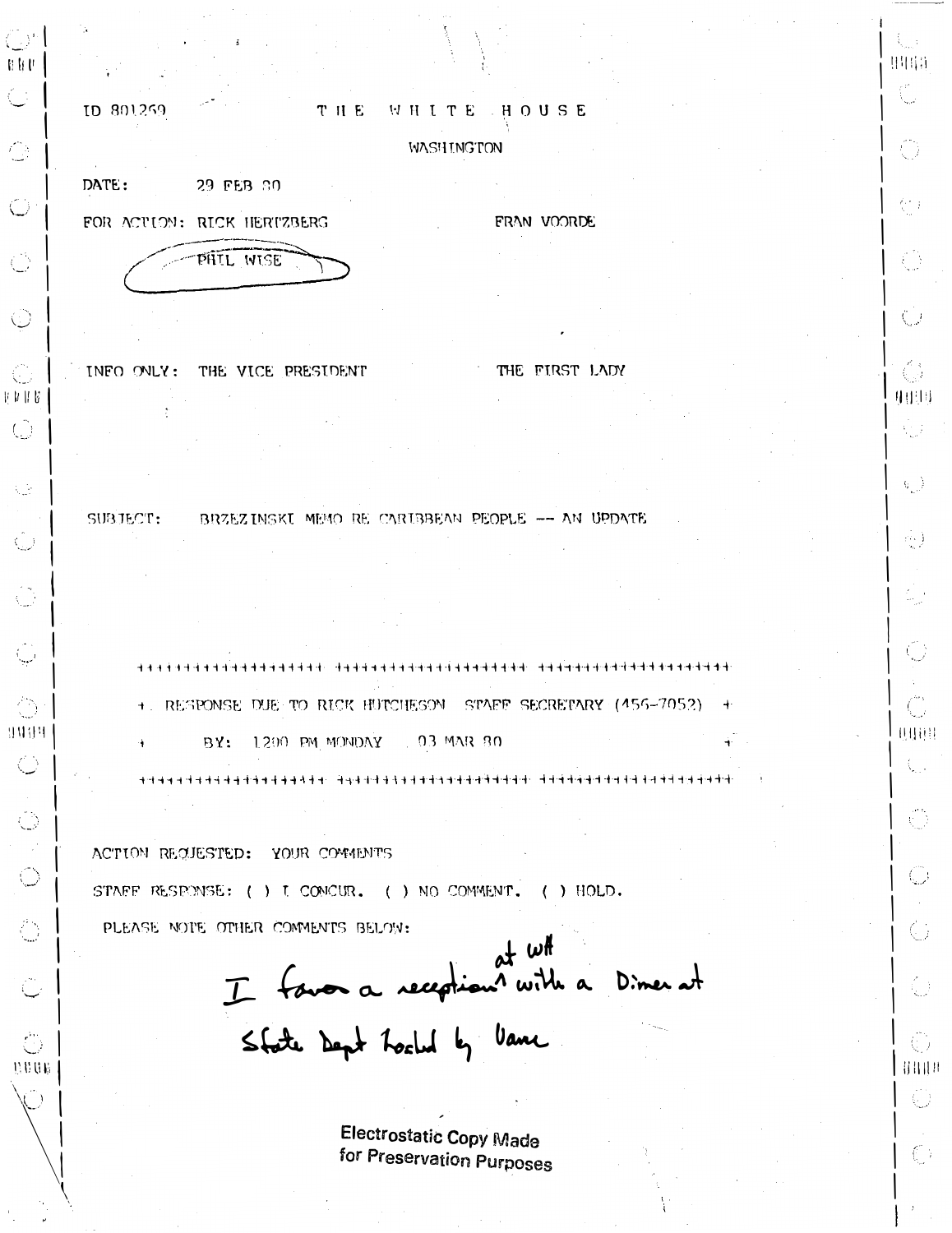MEi\10RANDUM

MEMORANDUM FOR:

THE WHITE HOUSE

WASHINGTON

February 29, 1980

ACTION

THE PRESIDENT

FROM:

ZBIGNIEW BRZEZINSKI  $\gamma$ 

SUBJECT:

Caribbean People -- An Update

Governor Graham has written you a letter {Tab C) to bring you up to date on your Caribbean people initiative. Incidentally, he is leaning toward calling the new organization "Caribbean/ Central America Action." He has organized teams to go to Costa Rica and Barbados in mid-March to begin an exchange of views with citizens of these countries about ways to improve the quality of the relationship among our people. In addition, he has asked leaders of several private voluntary organizations to visit other nations in the area for the same purpose.

The principal reason for the Governor's letter is to elicit your support for a major public event in Washington in late March to launch the new group. He is planning a full day of briefings on the area and on the kinds of non-governmental activities which the group would undertake. He asks that you host a dinner for the Trustees and the people who participate in the day's events, and that you use the dinner as an opportunity to make a major address on the Caribbean and Central America and within that context, the mission you see for this new private sector effort. Graham also asks that you meet privately for a few minutes before the dinner with a few key individuals who might contribute in a direct way to the effort's success. (A Schedule Proposal is at Tab B.)

We followed up your comments on my last update. Bob Pastor has been working closely with the Governor's staff and with the Interim Management Committee which was established to advise the Governor. The Governor has agreed to try to include Johnny Cash in future efforts. You have also received several more responses from heads of state in the region: {1} St. Vincent Prime Minister Cato welcomes the initiative and has promised his support; {2} St. Kitts Premier Moore appreciates "this new experiment aimed at bolstering the relationship between the people of our two countries;"  $(3)$  we still have no response from Dominica, which is having some electoral problems; our Ambassador will be there on March 9 and will raise the matter again; {4} Chief Minister Osborne of Montserrat

1361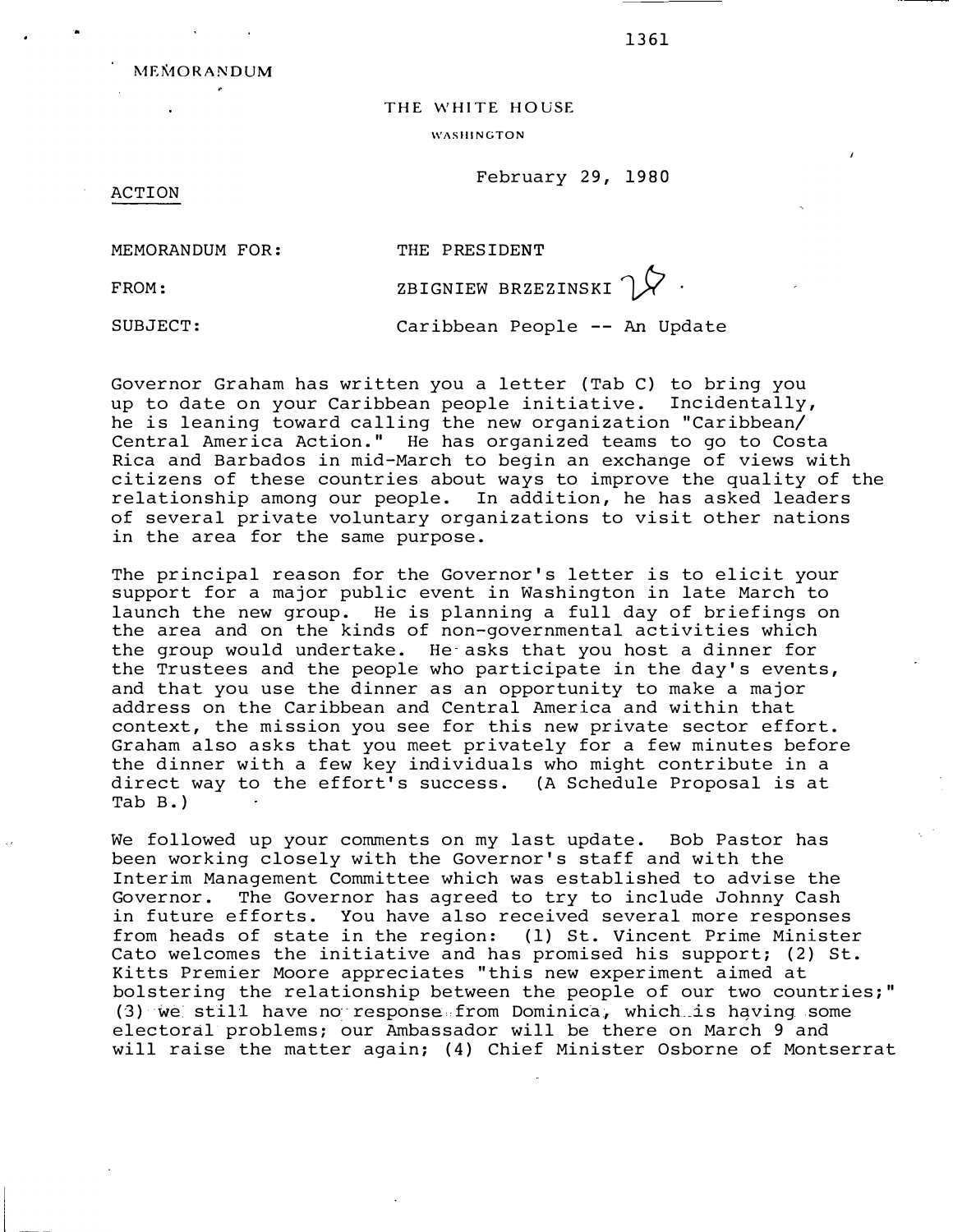has promised to write to you personally concerning his approval of the idea; and (5) we have made a second attempt to obtain a response from Grenada, but they have not reacted.

State is working on detailing a person to work with Governor Graham on this project. He has also asked us if we could get up an Interagency Group, perhaps chaired by Jack Watson with Bob Pastor as his Deputy, to serve as a coordinating focus to assist "Caribbean/ Central America Action."

### RECOMMENDATION

1. That you approve the holding of a reception for "Caribbean/  $*$ <br>Central America Action" on March 27, 1980 (or March 24 or 25).

Approve <u>equal and Disapprove</u>

2. Alternatively, that you have a reception for the group. (The principal benefit of the dinner would be to give you an opportunity to make an address on the region and on the importance of this new non-governmental effort.)

Approve Disapprove

3. That you sign the letter to Governor Graham at Tab A.

Approve and Disapprove and Disapprove

- $*$   $\lambda$  are not the d  $\star$  (bel a former proport to the effect.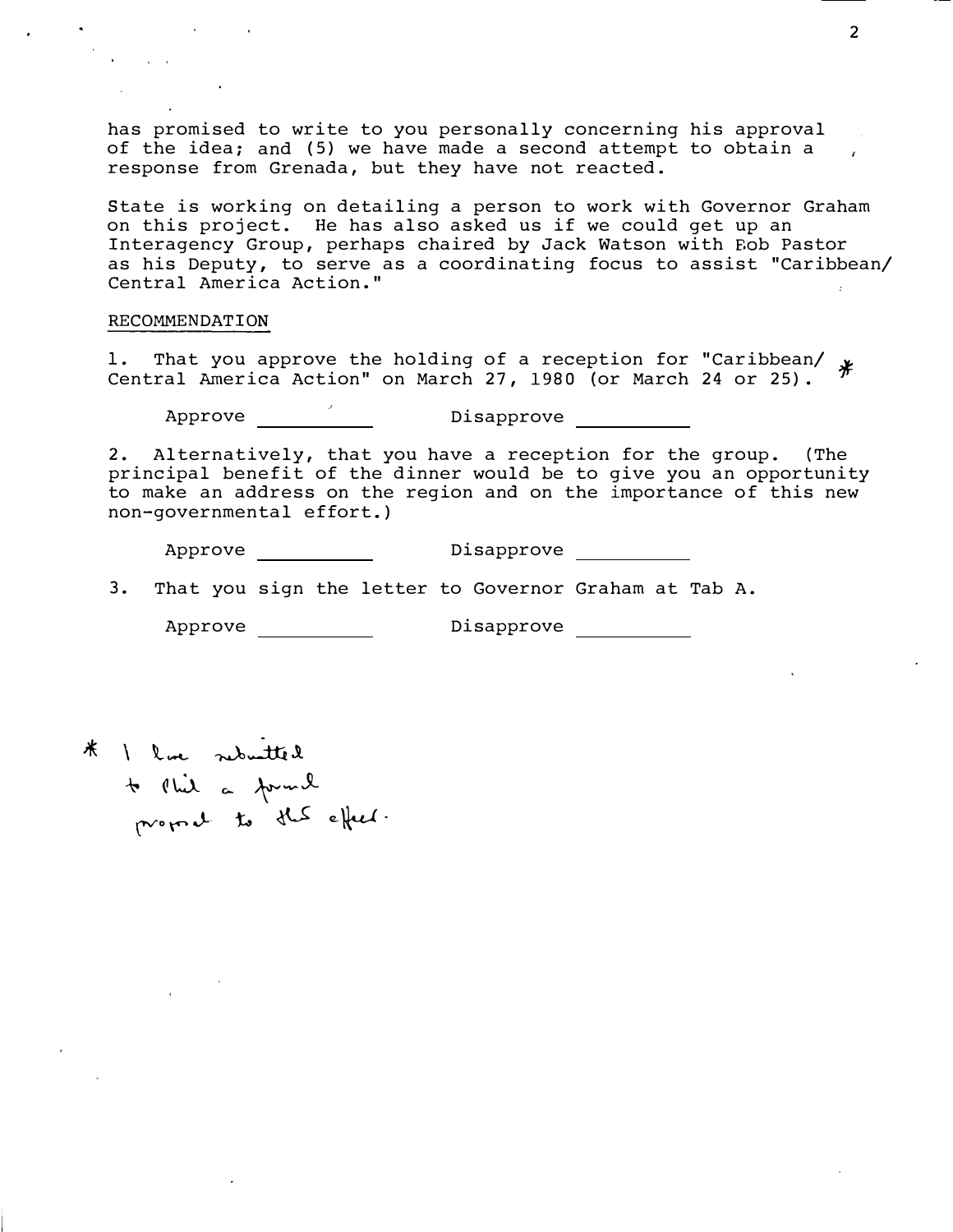## WASHINGTON

### February 29, 1980

## To Governor Bob Graham

,. .!

 $=$   $-$ - -

-<del>-</del> ..

- - - ---- -- ---- . . ----- - --

i ! -. ' '

!

- ------ ---- -�-· =-- ---�--�--�--- ---------------- ------- ---

·· · · - I . I  $\Big\}$ i

:\_,- :·�- ::::,.;-��\_:•�\_:�-��c:'ocJ

--:-·; \_\_\_\_\_ "7 \_\_ -- - -

!

Thank you for your letter of February 21, 1980. I am pleased that your new group is getting underway, and I am sure it will be an extremely effective force for assisting the people of the United States toward a better relationship with their neighbors in Central America and the Caribbean.

As .I have said to you several times before, I am eager to help you establish this new effort. I would therefore consider it an honor to host a dinner at the White House for the new trustees of your group and for others who participate in the events launching your new group. Please follow up with my staff to work out the details.

Congratulations on the progress you have been making.

With best regards,

- -

-- ----- ------------ - -- ----

Sincerely,

The Honorable Robert Graham Governor of Florida Tallahassee, Florida 32302

--------- ---------- ---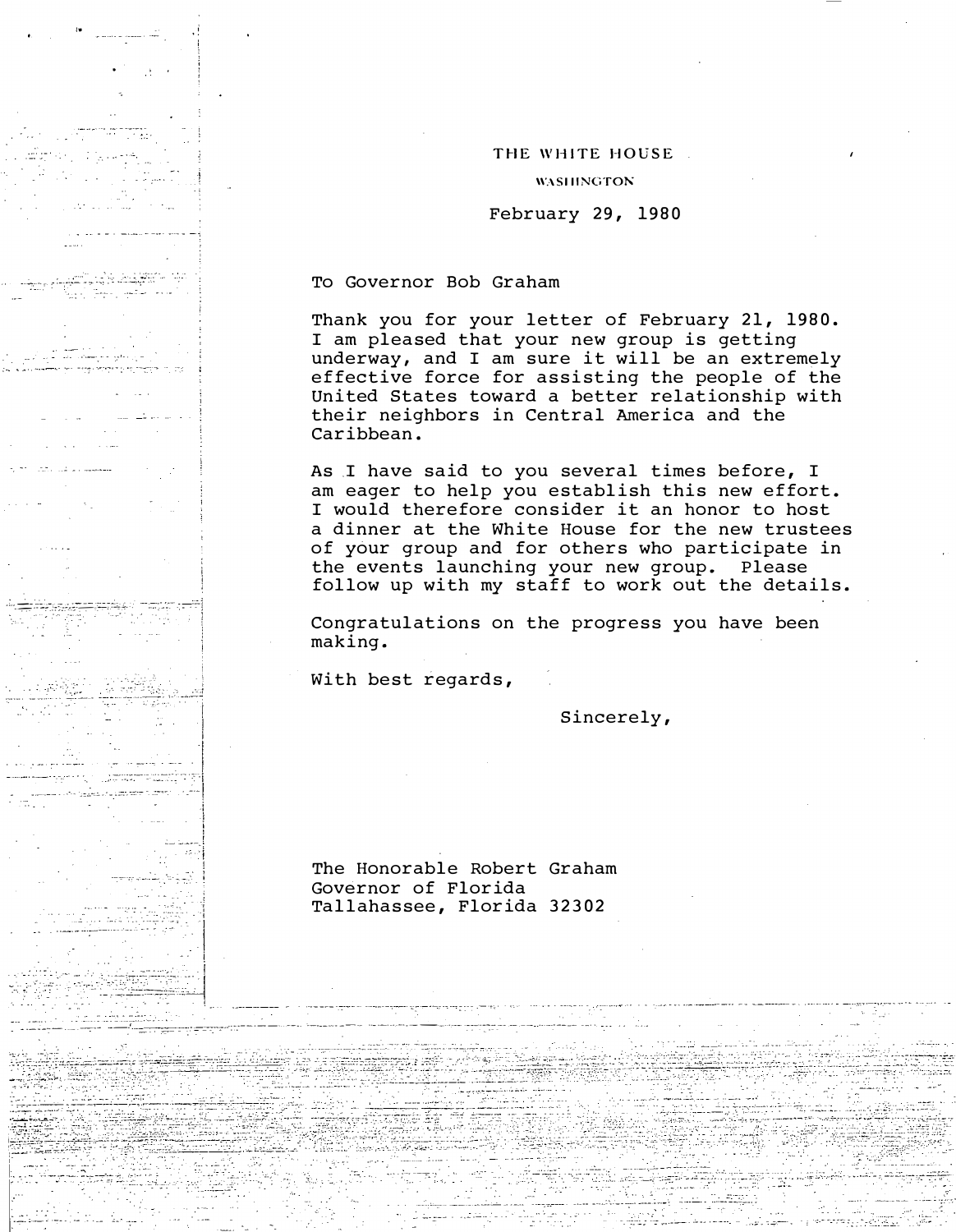1361

### THE WHITE HOUSE

|            | <u>DUMBDULLE INOI UDAL</u> |                                                      |  |
|------------|----------------------------|------------------------------------------------------|--|
| WASHINGTON |                            |                                                      |  |
|            |                            | DATE: February 29, 1980<br>FROM: Zbigniew BrzezinskA |  |
|            |                            | VIA: Phil Wise                                       |  |

SCHEDULE PROPOSAL

MEETING: Dinner for Board of Trustees and key participants in the new Caribbean/Central American Action Initiative.

DATE: March 27, 1980 (could be March 24 or 25)

PURPOSE: To signal to participants and to the public the launching of a new non-governmental group to develop the new and improved relationship between the people of the United States and of the Caribbean and Central America.

FORMAT: - Formal White House dinner preceded by a private meeting with key individuals. - List of participants to be provided (about 100) .

CABINET PARTICIPATION: Secretary of State, Secretary of Commerce, Secretary of Education

**SPEECH** 

 $\sigma_{\rm{eff}}=0.01$  and  $\sigma_{\rm{eff}}=0.01$ 

 $\mathcal{L}_{\text{max}}$  and  $\mathcal{L}_{\text{max}}$  and  $\mathcal{L}_{\text{max}}$ 

MATERIAL: Speech to be provided by NSC

PRESS COVERAGE: Meeting to be announced. Full press. Photo opportunity.

STAFF: Dr. Brzezinski, Jack Watson

RECOMMEND: Secretary Vance, Dr. Brzezinski

OPPOSED: None

BACKGROUND: Governor Graham has written to you to ask you to host a major organizing event, as you said you would like to do in March. The event would underscore the importance you attach to this effort.

Approve Disapprove Disapprove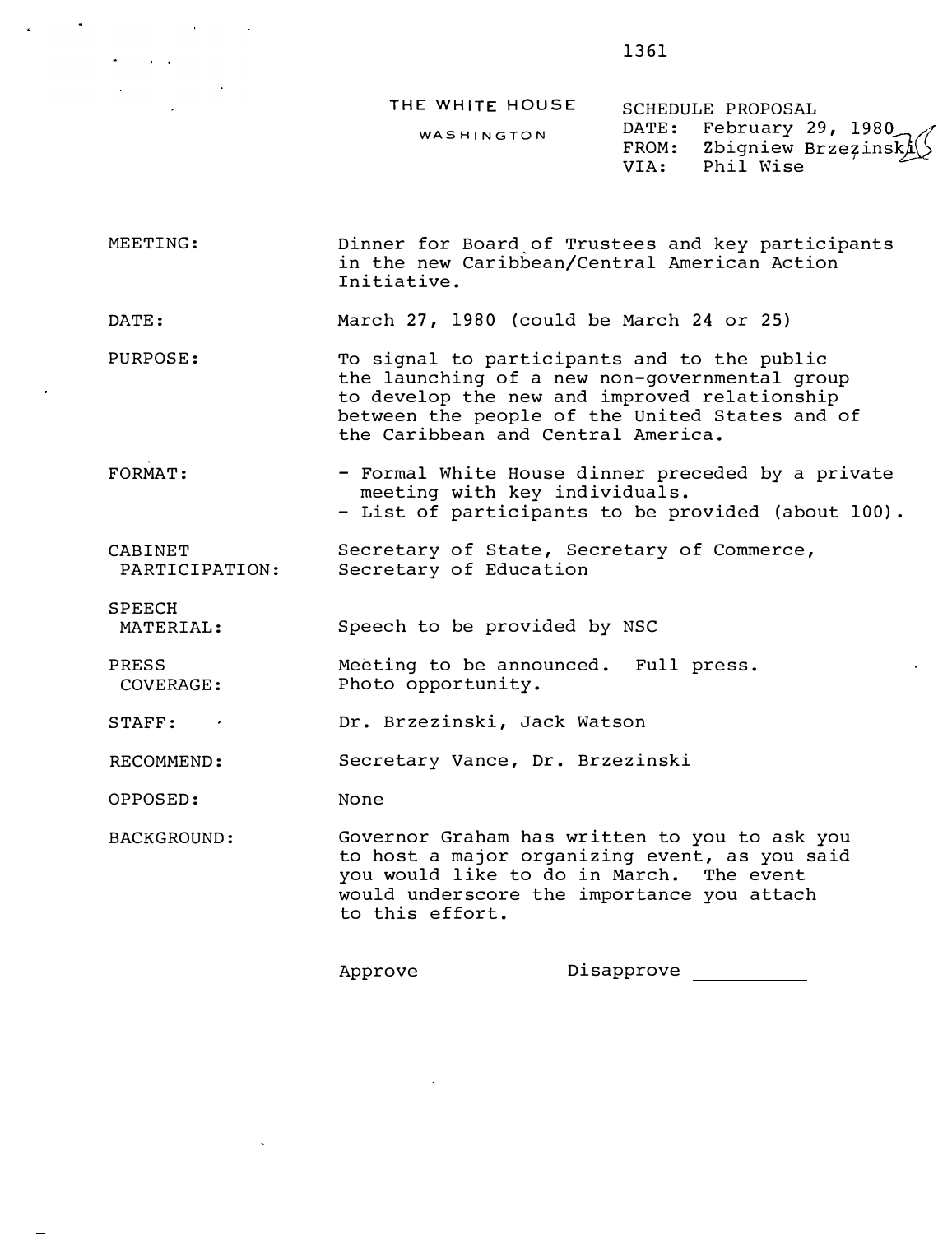## STATE OF FlORIDA

#### OFFICE OF GOVERNOR BOB GRAHAM

February 21, 1980

Honorable Jimmy Carter The White House Washington, D.C. 20500

Dear Mr. President:

The response to your call for a private sector initiative toward the Caribbean and Central America has been truly heartening. I continue to receive numerous offers to help and to take an active part from individuals who attended your January 11 meeting, as well as from others who have learned of it.

Since that January meeting considerable progress has been made toward getting the new effort organized. Robert V. West, Jr., Chairman of the Committee for the Caribbean, and his staff have provided the critical support work to back up our initial efforts. An interim management committee, made up of heads of key private voluntary organizations, has been meeting weekly in Washington at my request to make recommendations on organizational structure, program direction, and potential participants. William D. Rogers is providing the legal work necessary for getting your organization incorporated. I have asked a number of distinguished individuals to serve as initial trustees.

We are working toward a major organizing event in March, which would bring the full board of trustees together for the first time, along with other key supporters and participants, both from this country and the region. The day's program will include a press conference, a working meeting of the board, and an opportunity to hear reports from teams of distinguished Americans who will have visited a Central American and a Caribbean country in mid-March, describing our new initiative to people in the region and inviting their ideas and participation. With careful planning and a coordinated media effort, this March event can signal both to participants and to the public the launching of a very exciting new relationship between the people of this country and of the Caribbean and Central America.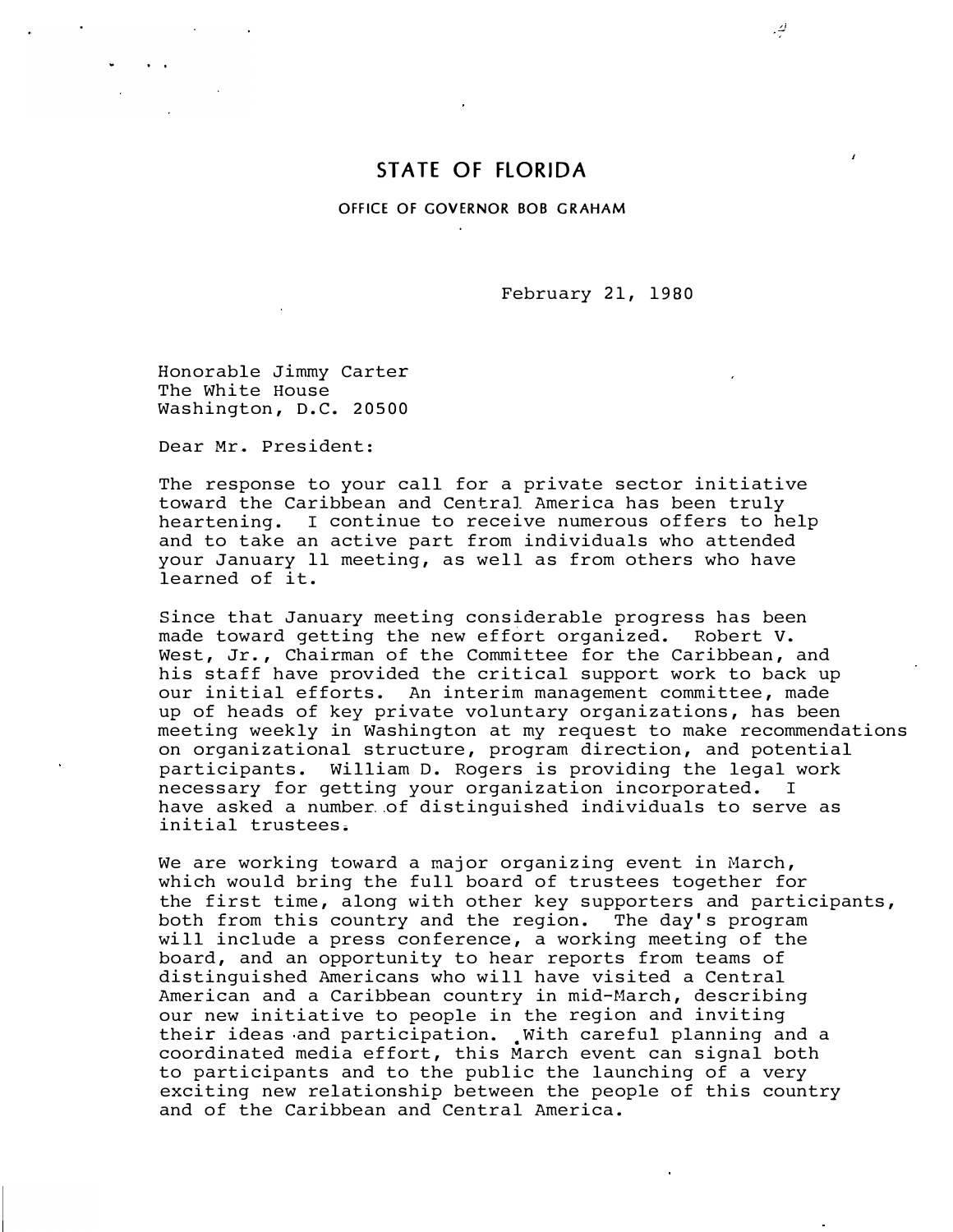Honorable Jimmy Carter Page 2

... I I •

Your own role, however, is critical. If we are to have the level of participation and public attention the seriousness of this enterprise warrants, we need to underscore the importance you attach to it for our national interest and your personal involvement in its creation. I would, therefore, strongly urge you to host an early evening reception at the White House for the new trustees and other participants in the day's events. This would give you an opportunity to make a major address on the mission and priorities you see for this new private-sector effort and would also be an occasion for you to meet privately beforehand with a few key individuals who might contribute in a direct way to the effort's success.

I realize, of course, the many demands on your time and the difficulty of adding major events to the White House calendar with so little advance notice. Given your own strong commitment to this effort, however, and the charge you gave us in January to aim for a March date, I am confident this request will accord with your own wishes and intentions. Thursday, March 27, would be a good date for me, as would a number of other days during that same week. As soon as you are able to let us know what date would be most convenient for you, we will proceed to make arrangements for the rest of the day's events (which, in keeping with the private-sector nature of the organization, would be held at a nongovernmental location).

I am convinced that this whole private-sector mobilization you have inspired will catch fire both here and in the Caribbean and Central America and has the potential for making a major difference in the region's development, democratic prospects, and friendship with the United States. I look forward to working closely with you as our plans. د<br>موارد الف progress and, knowing your enthusiasm, will not hesitate to come to you for assistance whenever Federal cooperation in specific matters might help us perform our task more effectively.

Your confidence and help are greatly appreciated. I will look forward to hearing from you about the March plans and any comments you may have on our work to date.

Sincerely  $\mathbb{Z}$ 

Governor

BG/bb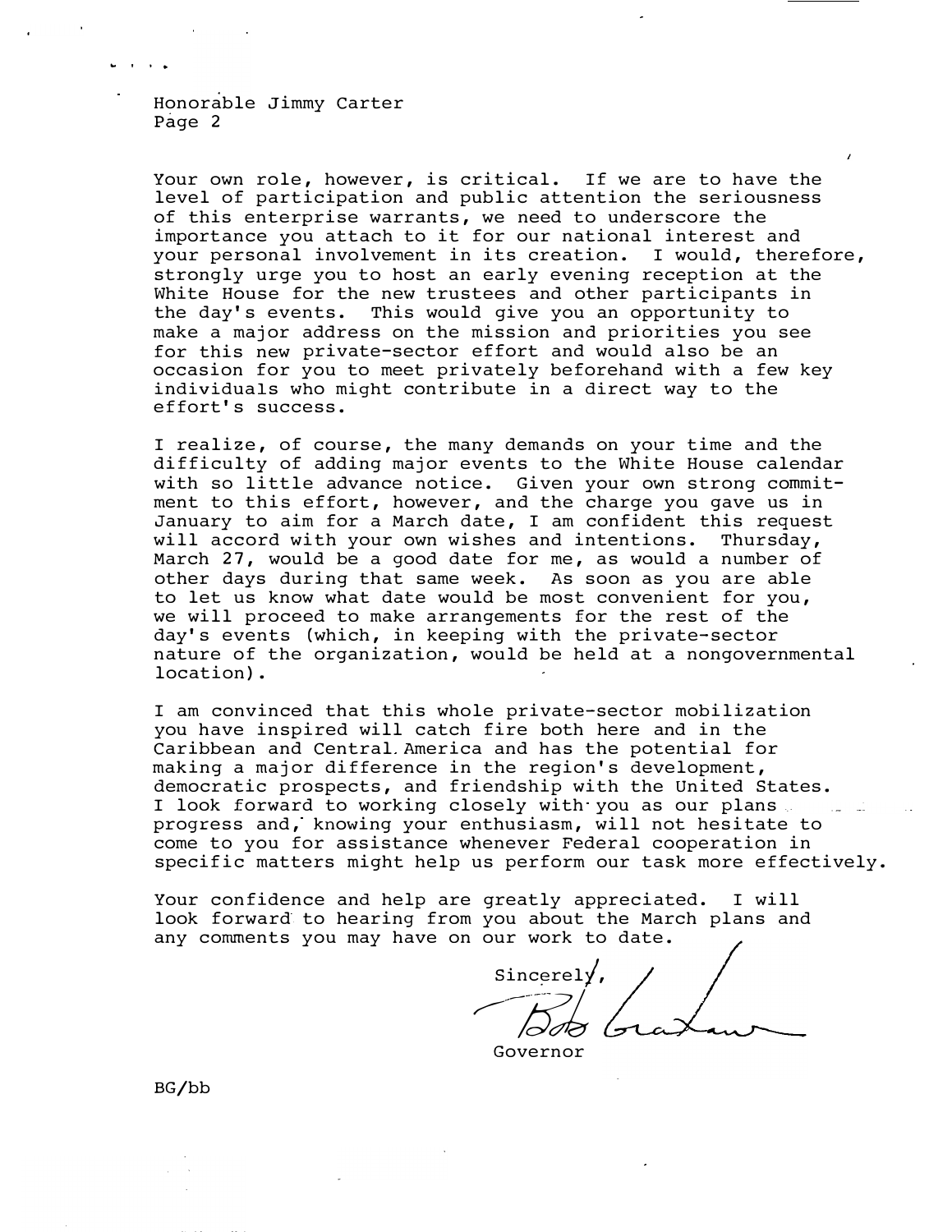### **WASHINGTON**

## February 29, 1980

To Governor Bob Graham

. - - ·

ransson<br>Scheinster

 $\cdot$  , - - - . . '

- ·:'-. -� . -�-- �:

- --

------ ----------·-- ·-

 $-1$ -

� ..

------- ----

-·-

-=-=-�- :--:·:;:-::\_-

----- -- --- -

·------

.<br>- - - - - - - -

-- --J·; . ''1

- - -

Thank you for your letter of February 21, 1980. I am pleased that your new group is getting underway, and I am sure it will be an extremely  $\widehat{effective}$  force  $\blacktriangleleft$  assisting the people of the United States toward a better relationship with their neighbors in Central America and the Caribbean.

As I have said to you several times before, I am eager to help you establish this new effort. I would therefore consider it an honor to host a dinner at the White House for the new trustees ef-your group and for others who participate in the events launching your new group. Please follow up with my staff to work out the details.

Congratulations on the progress you have been making.

With best regards,

Sincerely,

. :''-: ·:,

- ··::·�-. - . ' . . -

... - -  $- \bar{\nu}$  .  $\overline{\phantom{a}}$ \_ : ' \_:� - . . -

The Honorable Robert Graham Governor of Florida Tallahassee, Florida 32302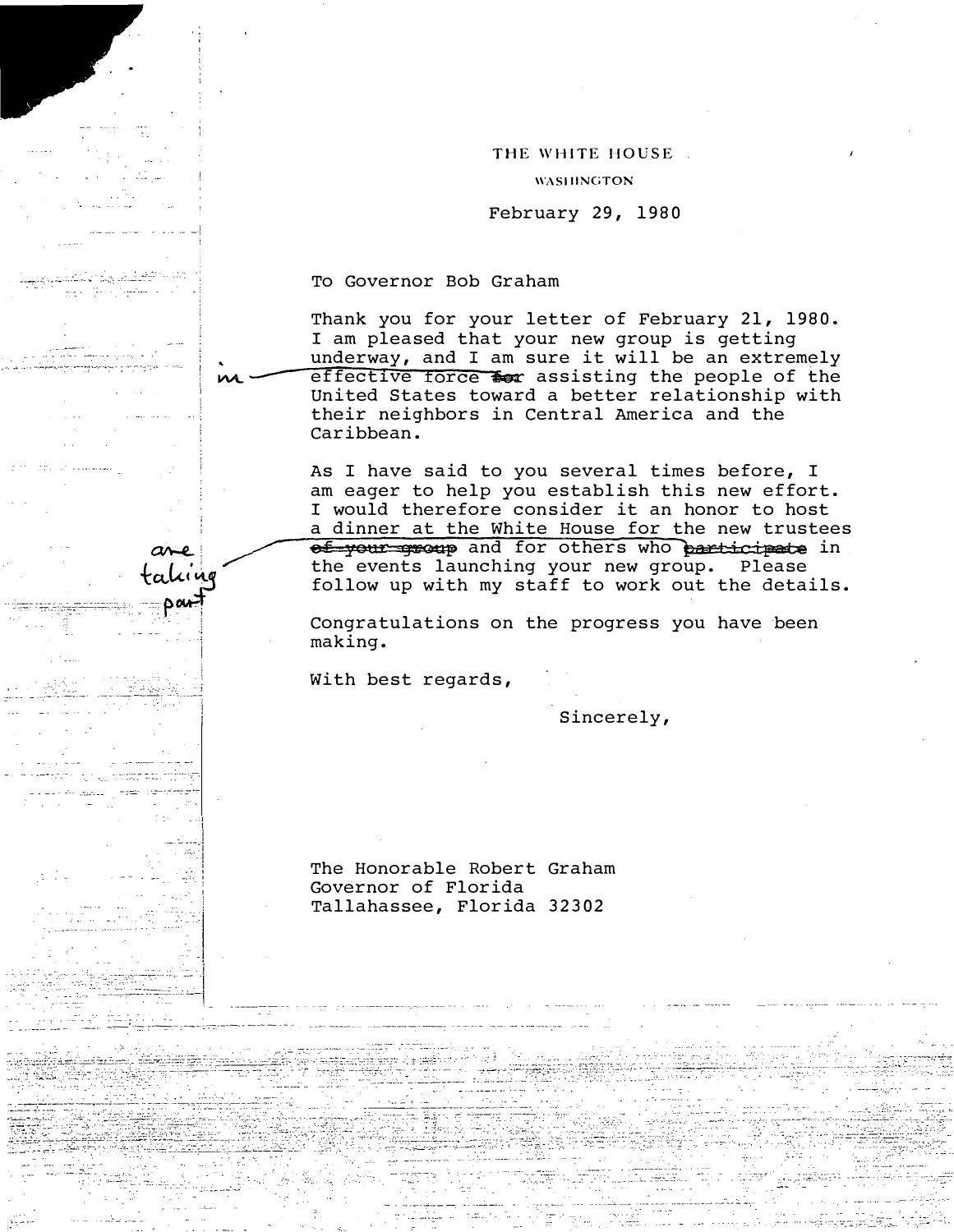#### WASHINGTON

February 29, 1980

To Governor Bob Graham

Thank you for your letter of February 21, 1980. I am pleased that your new group is getting underway, and I am sure it will be an extremely effective force for assisting the people of the United States toward a better relationship with their neighbors in Central America and the Caribbean.

As I have said to you several times before, I am eager to help you establish this new effort. I would therefore consider it an honor to host a dinner at the White House for the new trustees of your group and for others who participate in the events launching your new group. Please follow up with my staff to work out the details.

Congratulations on the progress you have been making.

With best regards,

Sincerely,

The Honorable Robert Graham Governor of Florida Tallahassee, Florida 32302